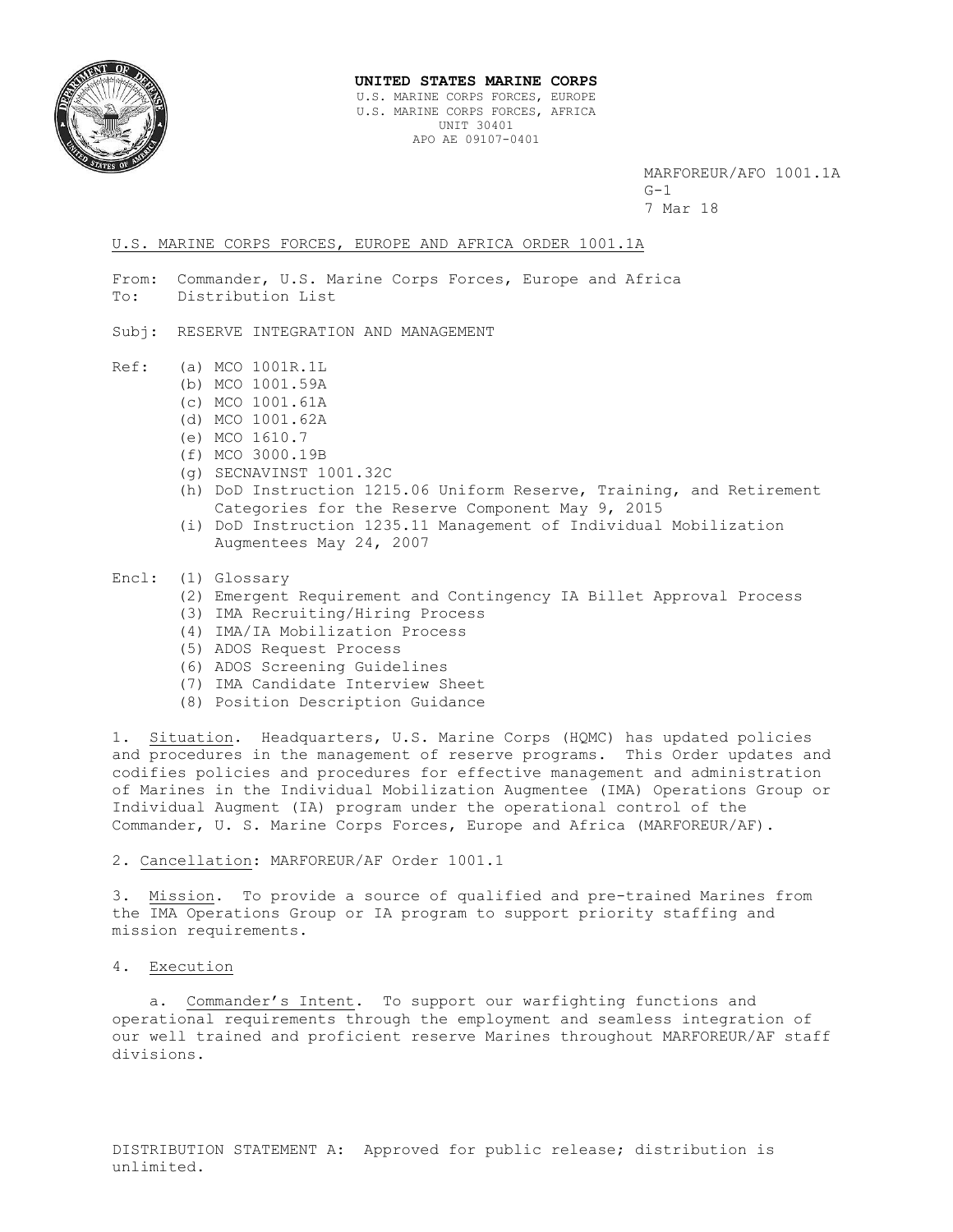b. Concept of Operations. MARFOREUR/AF staff will integrate and employ reserve Marines to support operational requirements through:

(1) The deliberate identification of reserve manpower requirements.

 (2) Execution of thorough screening and join procedures of IMA or IA Marines.

 (3) Proper planning of mobilization, drill, or Annual Training (AT) execution to optimize training opportunities, augmentation, and billet proficiency.

c. Subordinate Element Tasks

command manpower requirements board.

### (1) MARFOREUR/AF G-1 Reserve Liaison Office (RLO)

 (a) Provide subject matter and manpower sourcing expertise for all reserve personnel to support command staffing and operational requirements.

(b) Manage the command IMA program and IA mobilization billets.

(c) Manage the IMA and IA mobilization join process per enclosure

(4).

(d) Coordinate IMA and IA mobilization priorities through the

(e) Screen all application packages for IMA and IA mobilization

positions for administrative accuracy per enclosure (3), before dissemination to staff divisions for review.

 (f) Coordinate all orders and travel itineraries with the IMA or IA Marine and staff division sponsors.

 (g) Coordinate requests for mobilization with Manpower and Reserve Affairs (M&RA) in accordance with references (b),  $(c)$ , and  $(g)$ .

 (h) Identify and request additional funding for IMA or IA programs to support projected budget shortfalls or emerging requirements.

 (i) Advertise IMA and IA mobilization billets per reference (f) in order to meet command timeline and personnel requirements.

 (j) Designate in writing all individuals authorized to certify drill muster sheets for the command. Conduct Inactive Duty Training (IDT) accounting and muster sheet certification in accordance with reference (a).

 (k) Plan, prepare, and submit a fiscal year budget for Active Duty for Operational Support (ADOS); Military Personnel, Marine Corps (MPMC) and Overseas Contingency Operations (OCO) as available. Submit mid-year review budget requirements to M&RA (RA) per reference (a) and enclosure (5).

 (l) Manage the orders request process for reserve personnel on orders for 30 days or less following the guidelines listed in enclosure (6).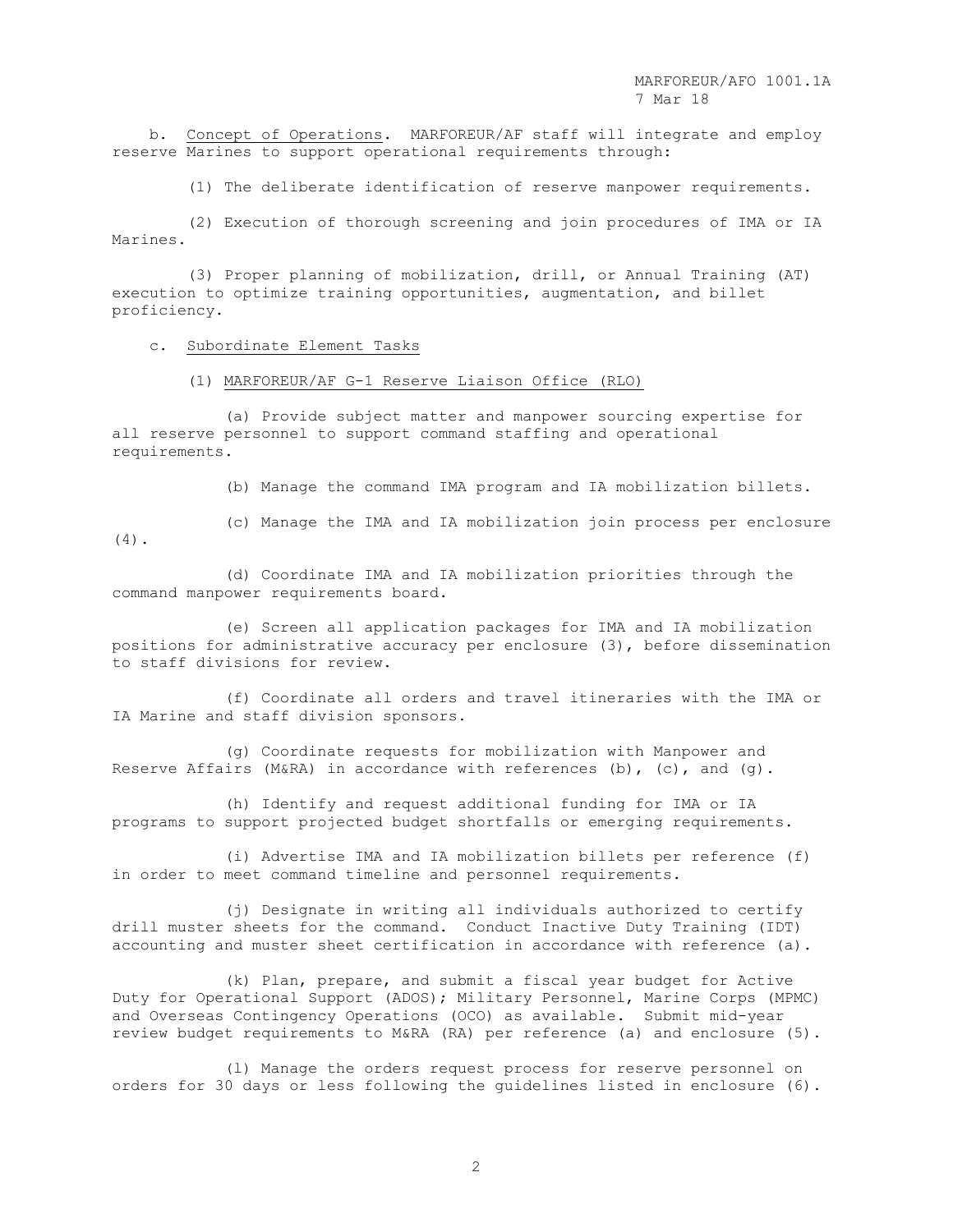(m) Provide drill summary reports, AT status, and anniversary dates for IMA members to appointed staff division representatives on a quarterly basis.

 (n) Notify staff division representatives of IMA or IA member's rotation date six months prior to completion of tour at MARFOREUR/AF.

 (o) Provide new IMA members and mobilized IAs with welcome aboard material pertaining to policies and procedures of HQMC and MARFOREUR/AF policies, procedures, and program requirements.

(2) MARFOREUR/AF Staff Divisions

 (a) Identify a single staff division representative to manage staff division reserve personnel and manpower requirements.

 (b) Identify reserve manpower requirements through the command manpower requirements board. If the command manpower requirements board is not available to review reserve priorities, RLO will conduct reserve manpower requirements board with staff divisions to identify reserve requirements and priorities.

 (c) Marines identified for join as IMA members or IAs through the Manpower Resource Requirement Board will be submitted to RLO for sourcing and join per enclosure (3).

 (d) Develop position/billet descriptions for all IMA or IA Marine Billet Identification Codes (BICs) per enclosure (8).

 (e) Route all staff division sourced external applicant packages through the RLO for administrative screening and eligibility determination.

 (f) Effectively employ IAs and IMA program members to meet staff division requirements.

 (g) Communicate to the prospective IMA Marine the requirements, expectations, and training opportunities per reference (i) and enclosure (7).

 (h) Develop annual individualized drill and AT plans with IMA members to support staff division requirements in accordance with references (d) and (h).

 (i) Ensure the IMA member completes a satisfactory year per references (d) and (i). This includes reviewing the member's individual anniversary date in Marine Corps Total Force System (MCTFS) to ensure they have completed their required AT and IDTs.

 (j) Prepare and submit all requests for AT and off-site IDTs of IMA members to the RLO.

 (k) Prepare IMA Marines IDT muster sheets and submit to the RLO within two days of the completion of the IDT period. Muster sheets will be signed by the appointed staff division representative.

(l) Reconcile drill summary reports quarterly.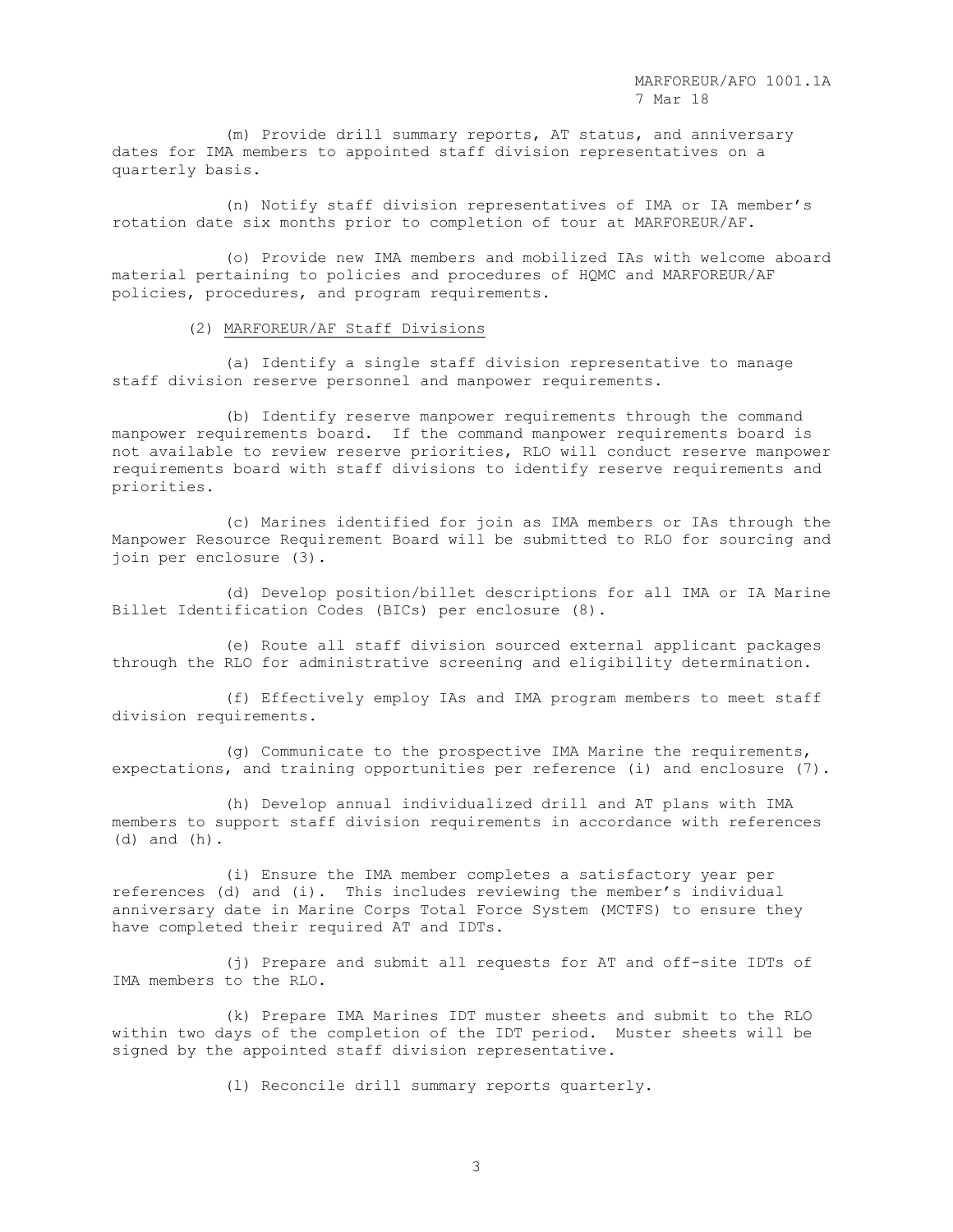(m) Per reference (d), IMA Marines will use their annual 48 drills and AT before being given ADOS orders. If unable to comply due to exigent circumstances, a plan will be developed between the staff division and IMA Marine to conduct AT and drills to support the IMA Marine's execution of a satisfactory service year.

 (n) Manage all administrative requirements for IMA and mobilized reservists to include but not limited to; fitness reports, awards, and annual training requirements, per references (d) and (e).

 (o) Designate a Marine as a sponsor for incoming reserve Marines reporting on Permanent Change of Station (PCS) mobilization or ADOS orders. Sponsor will ensure check in process is complete before assignment to Temporary Additional Duty (TAD), or movement to outstation/designated location.

 (p) Coordinate transportation for mobilized IAs and IMA Marines that are conducting drills at their Primary Duty Station. Transportation costs are not authorized for IMA Marines in an IDT status.

# (3) IMA Marine

(a) Coordinate all drills, AT, and ADOS through staff divisions.

(b) Schedule AT, ADOS, and drills in order to support satisfactory participation in Selected Marine Corps Reserve. An unsatisfactory year may result in removal from IMA detachment per references (d) and (i).

(c) Submit all drills for muster in the Drill Manager function of The Reserve Training and Manpower Management System (RTAMMS).

(d) Per references (a) and (d), maintain current medical and administrative readiness required for issuance of orders to include but not limited to: Physical Health Assessment (PHA), HIV, and dental, Place of Residence, Civilian Employment, and Career Retirement Credit Report (CRCR). Appropriate duty orders (no pay points) are authorized for medical readiness requirements.

(e) Submit medical records to Stuttgart Branch Medical Clinic upon join to IMA det and execution of first drill or AT period.

(f) Execute all training required by HQMC and MARFOREUR/AF orders and directives. Failure to complete and update all training requirements may preclude orders generation.

## (4) Mobilized IA

(a) Upon reporting, complete check in procedures with Headquarters Company, Regional Personnel Administration Center (RPAC), and RLO.

 (b) No TAD or movement to outstations/designated locations will be scheduled until check-in process is complete and all pay and entitlements have been correctly documented by RPAC and RLO section.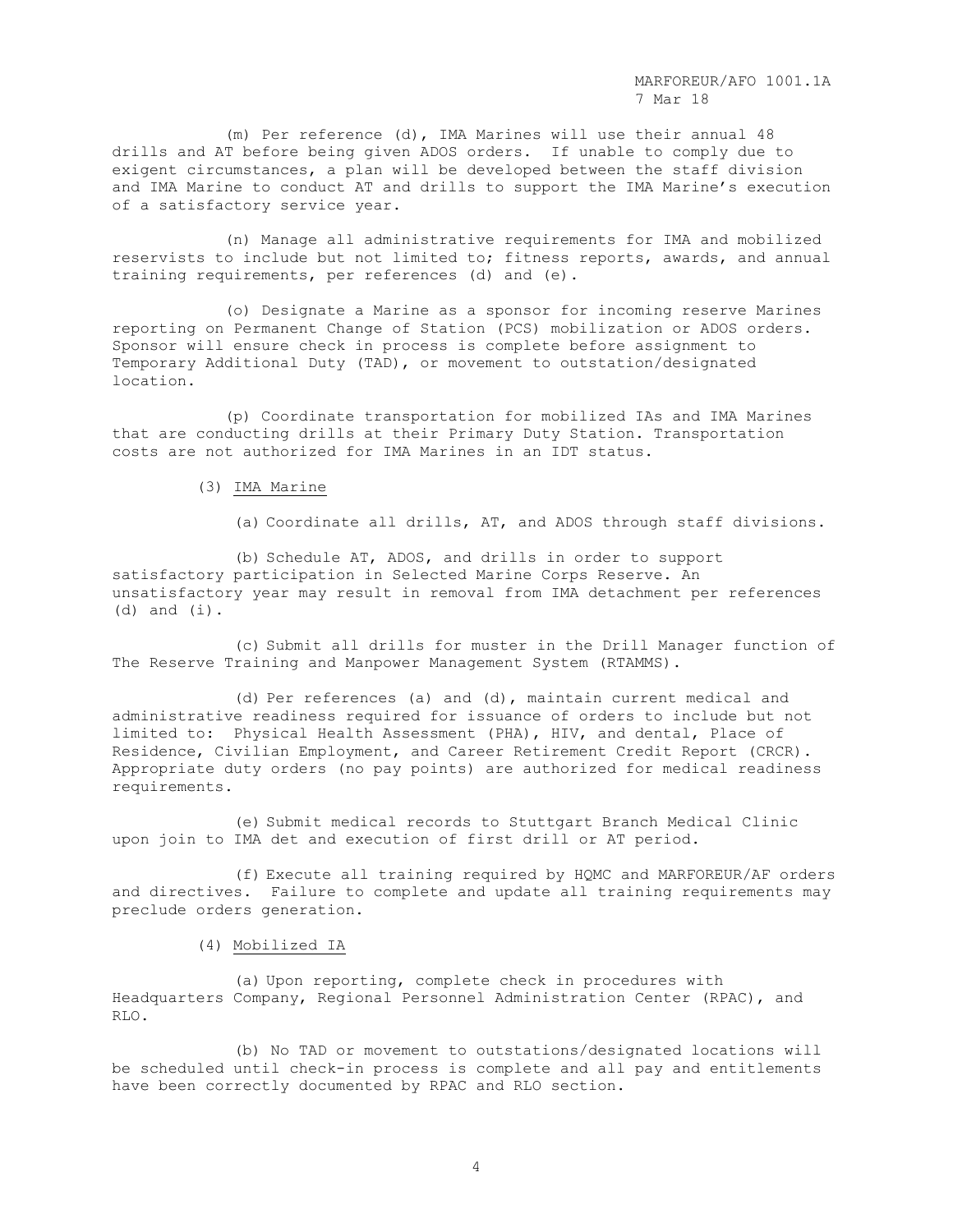(c) Submit medical records to Stuttgart Branch Medical Clinic.

### d. Coordinating Instructions

## (1) Assignment Policies

 (a) IMA members will be assigned against validated and funded reserve billets on the MARFOREUR/AF Operations Group Table of Organization  $(T/O)$ .

 (b) IMA members will be assigned to billets commensurate with their grade and military occupational specialty (MOS).

 (c) Officer assignments may be made one grade above or below the billet grade on the designated BIC, up to the rank of lieutenant colonel. Per reference (d), colonels are only authorized to fill a colonel (O6) BIC.

 (d) Enlisted assignments may be made one grade above or below the billet grade on the designated BIC. However, the ranks of first sergeant and sergeant major will not be assigned to a master sergeant or master gunnery sergeant billet per reference (a).

 (e) IA's will be assigned to billets that were requested by MARFOREUR/AF staff divisions for mobilization, approved by the command to meet operational requirements, and meet HQMC (DC, M&RA) approval for mobilization.

- (2) IMA and IA Tour Lengths
	- (a) The standard IMA Program tour length is three years.

 (b) Mobilization orders for an IMA member or an IA will be unaccompanied PCS orders per reference (b).

 (c) DC, M&RA will transfer Marines to the Individual Ready Reserve (IRR) upon completion of their three-year tour, unless approved for an inter-unit transfer (IUT) or extension per reference (d).

 (d) IMA members are not authorized to conduct inter-unit transfers to different Reporting Unit Codes (RUC) in the same Operations Group per reference (d). IMA members are required to conduct an IUT to a Selected Marine Corps Reserve (SMCR) unit, another IMA Operations Group, or transfer to the IRR.

 (e) The RLO may request a one year extension for an individual IMA member. HQMC Reserve Affairs (RA), will consider all requests on a caseby-case basis. Request for extension will not exceed one year at a time with a maximum service in an IMA Operations Group not to exceed five years. All requests must provide adequate justification (unique skill, project continuity, etc.) for an extension. Requests for extensions will be forwarded to HQMC (RA) via Requirements Transition and Manpower Management System (RTAMMS) for approval/disapproval. Requests should arrive at HQMC (RA) no later than 90 days before the end of the Marine's tour.

 (f) MARFOREUR/AF may request from HQMC (RA), the transfer to the IRR of any member who fails to maintain billet proficiency or otherwise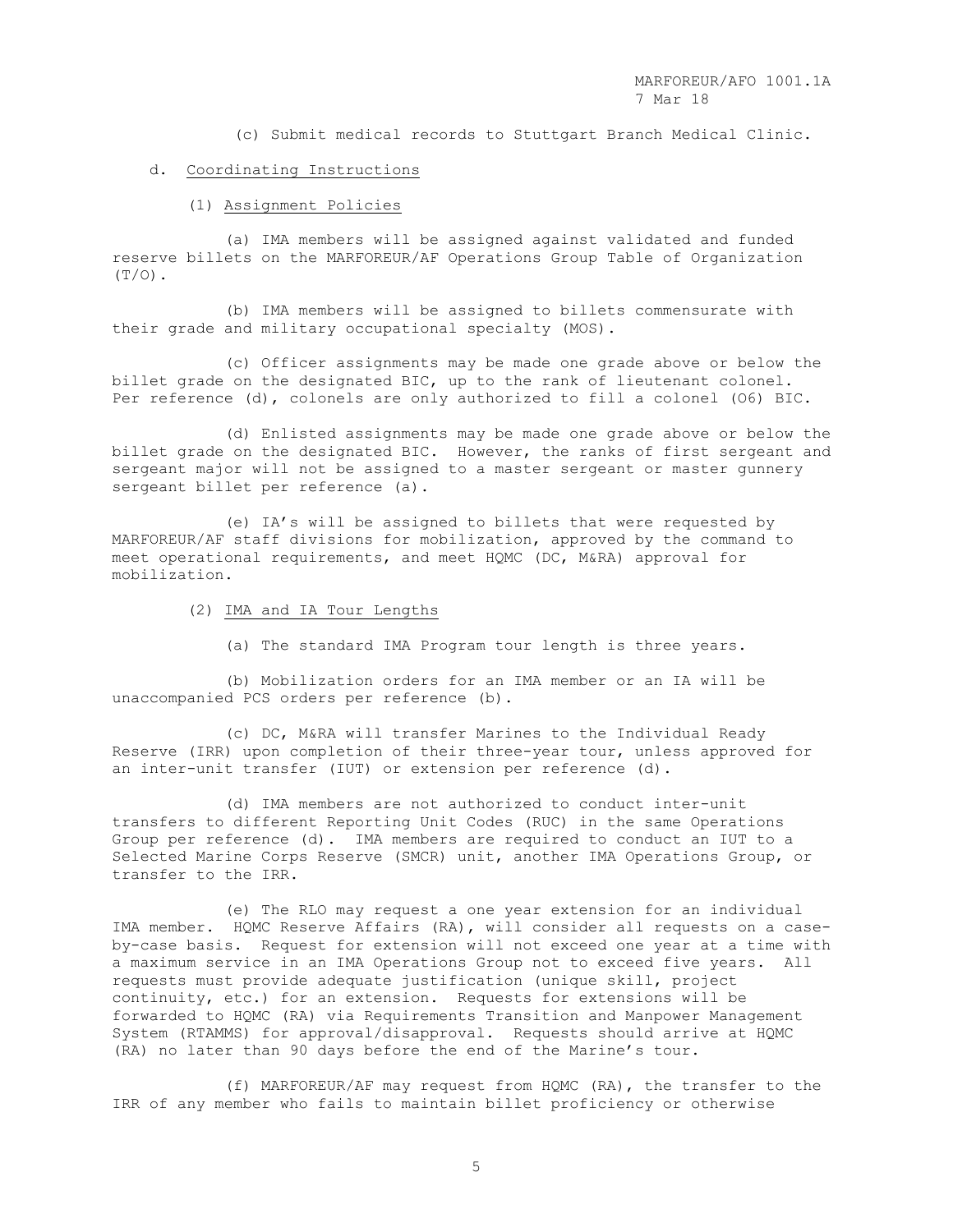performs unsatisfactorily. Unsatisfactory participation is defined in reference (a).

 (g) IA tour lengths are dictated by the dates listed on ADOS or mobilization orders. Tour lengths are determined by the needs of the command and funding availability. IA orders will end on 30 September of the current fiscal year (FY).

 (3) Training Execution. IMA members provide MARFOREUR/AF with expeditiously scalable manpower under crisis or wartime conditions; therefore, training of the IMA members will be targeted to the specific requirements of their individual billets.

 (a) IMA program members will normally perform 12 days of AT per FY. A total of three days of travel are authorized by HQMC RA for those IMA members residing in CONUS when AT is performed. Submit requests for additional or extended AT to the RLO per reference (d). AT may not exceed 29 days per FY, inclusive of travel.

 (b) AT will normally be performed in one consecutive period. HQMC, RA may authorize a split AT, subject to the provisions of reference (a).

 (c) Individual annual training requirements (e.g., physical fitness test) will be conducted with MARFOREUR/AF or as designated and coordinated by staff divisions.

## 5. Administration and Logistics

a. Administration

 (1) Reference (a) provides overall guidance for the administration of members of the Marine Corps Reserve. Administration of the IMA Program not specifically addressed within this order will be conducted in accordance with reference (d).

 (2) The RLO will submit all requests for administrative support (i.e., muster sheets, orders requests, travel claims, etc.) to the respective HQMC departments as required per references (a), (d), and (i).

 (3) All requested AT and drills requiring the scheduling of travel by the RLO will be submitted no later than 15 days prior to the requested start date of drills and/or AT. Changes to requested AT and drill travel dates after the scheduling of travel will only be approved to support operational/mission requirements and not for convenience of the traveler.

 (4) ADOS funds allocated to staff divisions will be used to augment MARFOREUR/AF for special projects or to support specific operational, administrative, and/or exercise support requirements of short-term duration (179 days or less).

 (5) All requests for mobilizations, ADOS, or AT requiring hazard duty locations, High Active Duty Time, sanctuary, 1095, or other waivers will be submitted no later than 60 days prior to the requested orders start date in order to account for the HQMC waiver and mobilization screening process.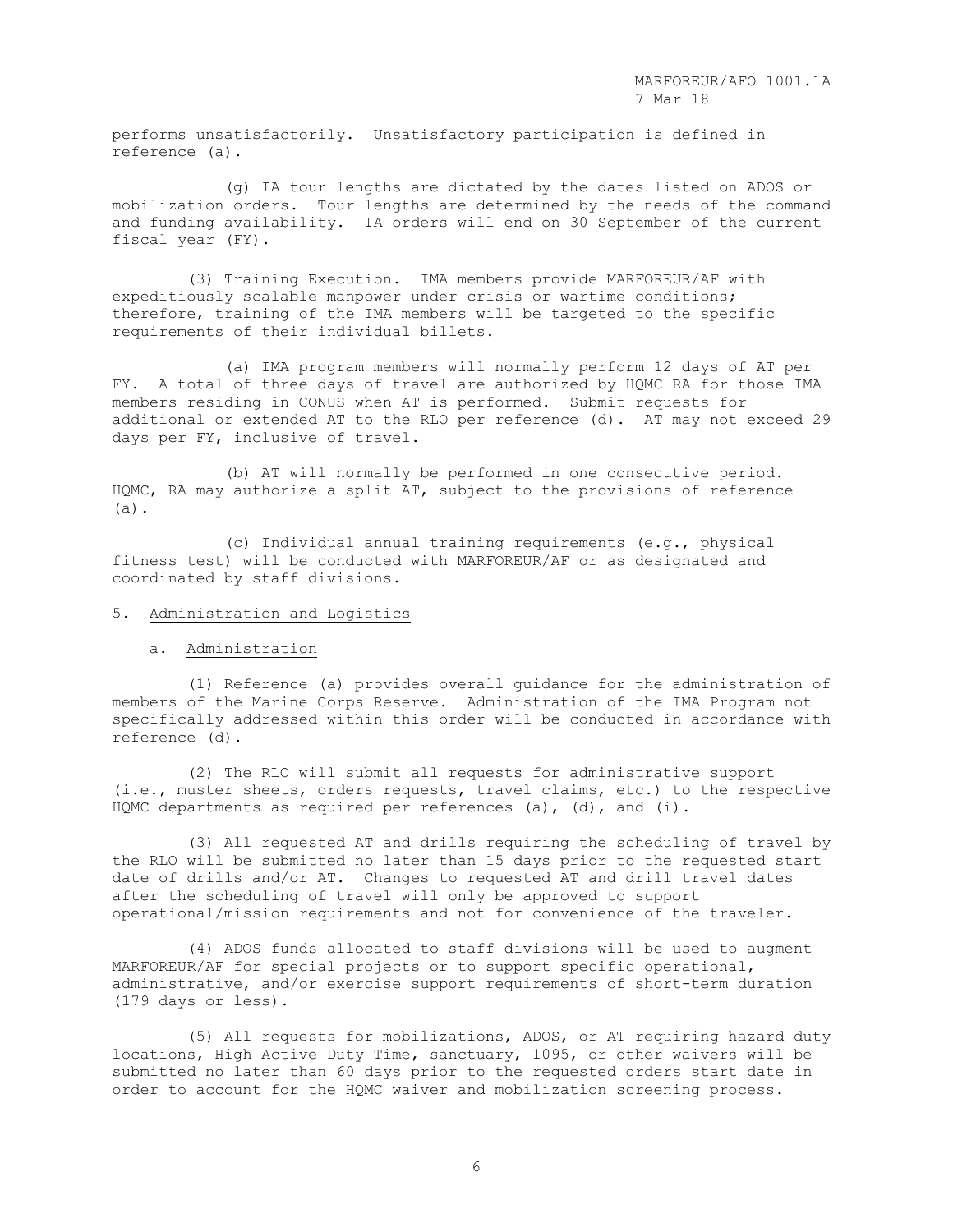(6) All requests for mobilizations requiring PCS orders over 180 days not requiring waivers, will be submitted no later than 45 days from the projected start in order to account for HQMC mobilization screening process.

(7) The point of contact is the RLO at comm: 011 49 703 115 3611 or DSN: (314) 431-3611.

b. Logistics. Not applicable.

6. Command and Signal

a. Command. This Order is applicable to all MARFOREUR/AF military personnel.

b. Signal. This Order is effective the date signed.

S. M. MCBRIDE

Chief of Staff

DISTRIBUTION: A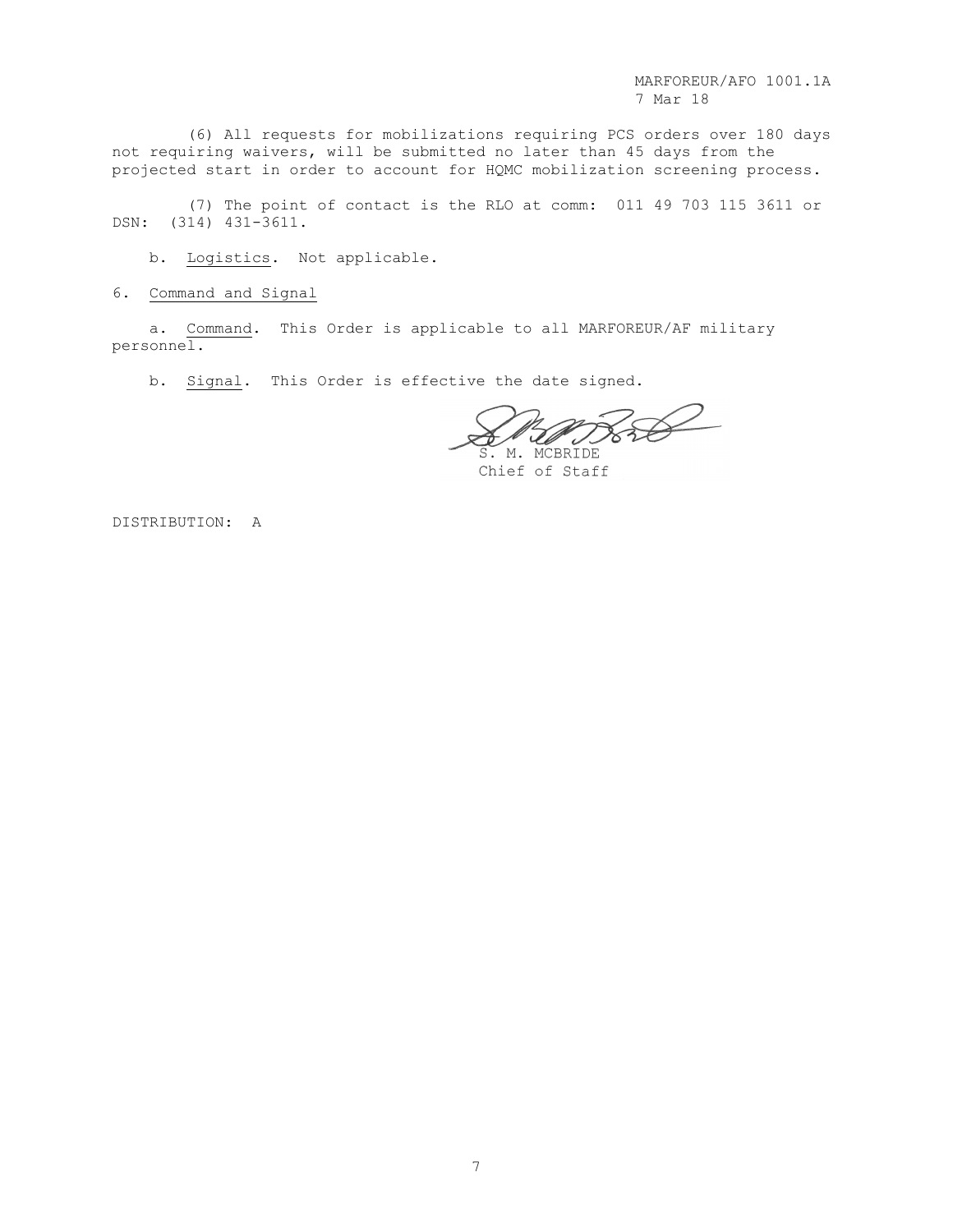### Glossary

1. Individual Mobilization Augmentee. An individual member of the SMCR who receives training and is pre-assigned to fill individual military billets which augment active component structure and missions of the Marine Corps, Department of Defense, and other departments or agencies of the U.S. Government to meet the requirements of the organization, support mobilization requirements, contingency operations, or other specialized or technical requirements.

1. Active Duty Operational Support (ADOS). A category of voluntary active duty (AD) used to provide Reserve Component (RC) support to operations and mission requirements. It includes AD, other than AR duty pursuant to section 12301(d) of 10 U.S.C § 115, 10211, 12301 (a,b,d), 12302, 12304, 12310, 12686, 12731, Chapter 1607, and AD for training performed at the request of an organization or operational commander, or as a result of reimbursable funding. Does not include AT, Reserve Counterpart Training (RCT), PME, or other categories of Active Duty for Training (ADT).

 - Note: Reserve Marines on ADOS- Contingency Operations orders fill an IMA or active duty Table of Organization (T/O) line number and are mobilized in support of designated contingency operations. Funding is provided by HQMC and requires approval from Manpower Management Integration Branch 2.

2. Annual Training (AT). A category of AD used to provide individual and/or unit readiness training. IMA members must perform a minimum period of training each year to satisfy Marine Corps training requirements associated with their assignment. The requirement of performing an AT is fulfilled by a period of 12 days of AD for training and one travel day per reference (i). ATs may also be utilized to attend PME or a formal school.

3. Inactive Duty Training (IDT). IDT is authorized training performed by reserve Marines not on AD or AT for a minimum of four hours that can be performed monthly or sequentially. The utilization of IDT in conjunction with AT/ADOS is authorized by reference (a). Due to the geographical distance between the majority of MARFOREUR/AF IMA members, RA has authorized this command to combine two days of ADOS in conjunction with IDTs to fund the travel portion.

4. High Active Duty Time (HADT). RC Marines that have accrued or will accrue a minimum of 16 total active duty years while executing active duty status orders. This includes AT and ADOS orders.

5. 1095. Reserve Marine service that calculates as 1,095 days cumulative duty days in a 1,460 day period. Any service over 1,095 is recorded against active duty end strength.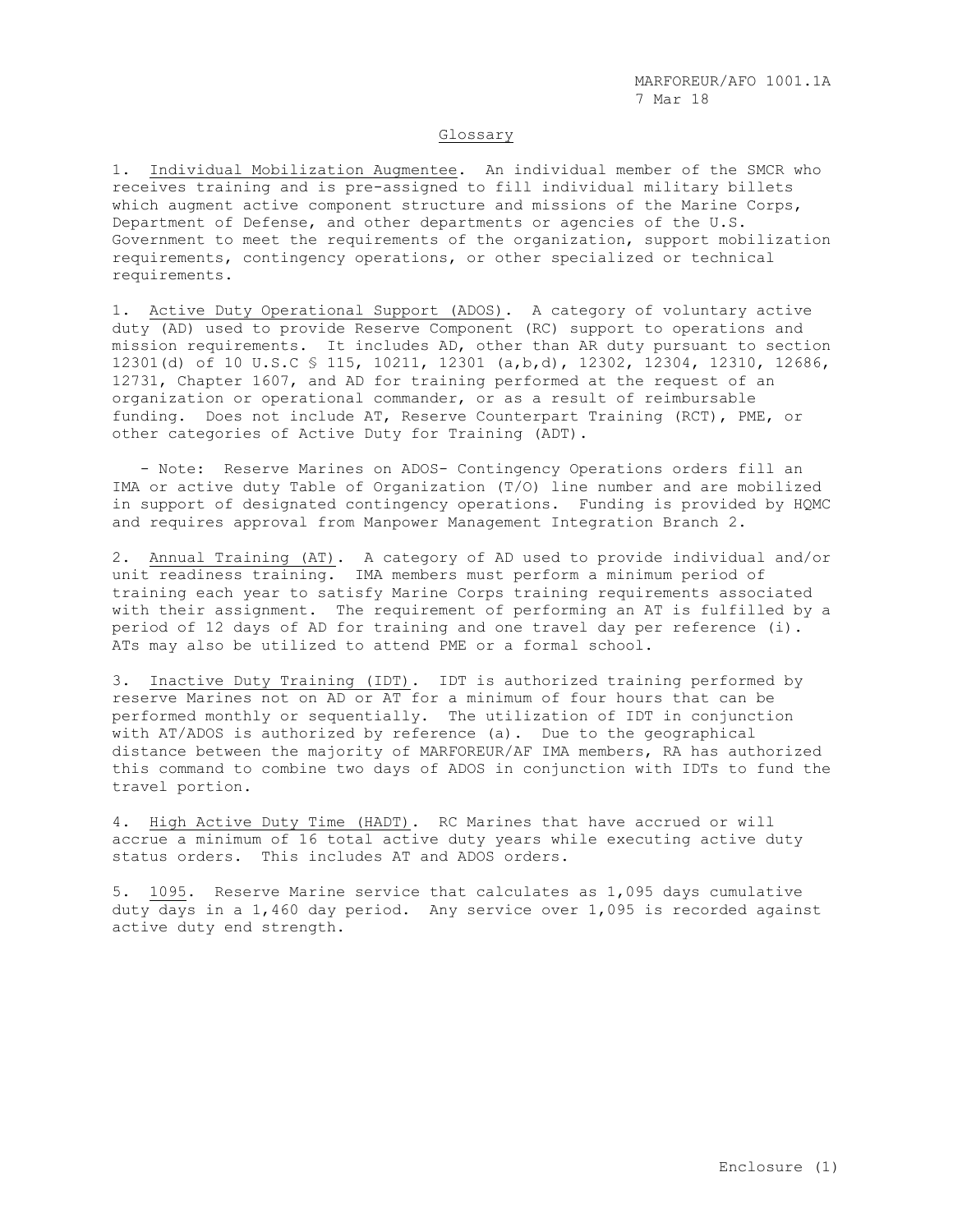### Emergent Requirement and Contingency IA Billet Approval Process

1. A requirement is identified by Africa Command (AFRICOM), United States European Command (EUCOM), or Marine Corps Forces, Europe and Africa (MARFOREUR/AF) and assigned to MARFOREUR/AF to source.

2. A position description (PD) is drafted by the respective section and submitted to the G-1 Reserve Liaison Office. The PD must identify what type of billet is being requested and give a complete billet description, justification, impact statement, Table of Organization/Equipment Change Request, status (emergent requirement), and required duration of time for the billet according to Headquarters Marine Corps (HQMC) standard.

3. The PD is reviewed by G-1 Operations.

4. The PD is then forwarded to the Chief of Staff (C/S) for review and approval/disapproval.

5. The package will then be returned to G-1 Reserve Liaison for processing.

6. If the billet is disapproved, the originating section will be notified as to the reason(s) for disapproval.

7. If approved, G-1 Reserve Liaison will prepare the PD for the review process at HQMC and load the necessary information in the Manpower Requirements Tracking Module.

8. Emergent requirement and contingency Individual Augmentation (IA) billets are required to be reviewed by MMIB-2.

9. If the billet is approved, the RLO will begin the recruiting process outlined in enclosure (3) of this Order.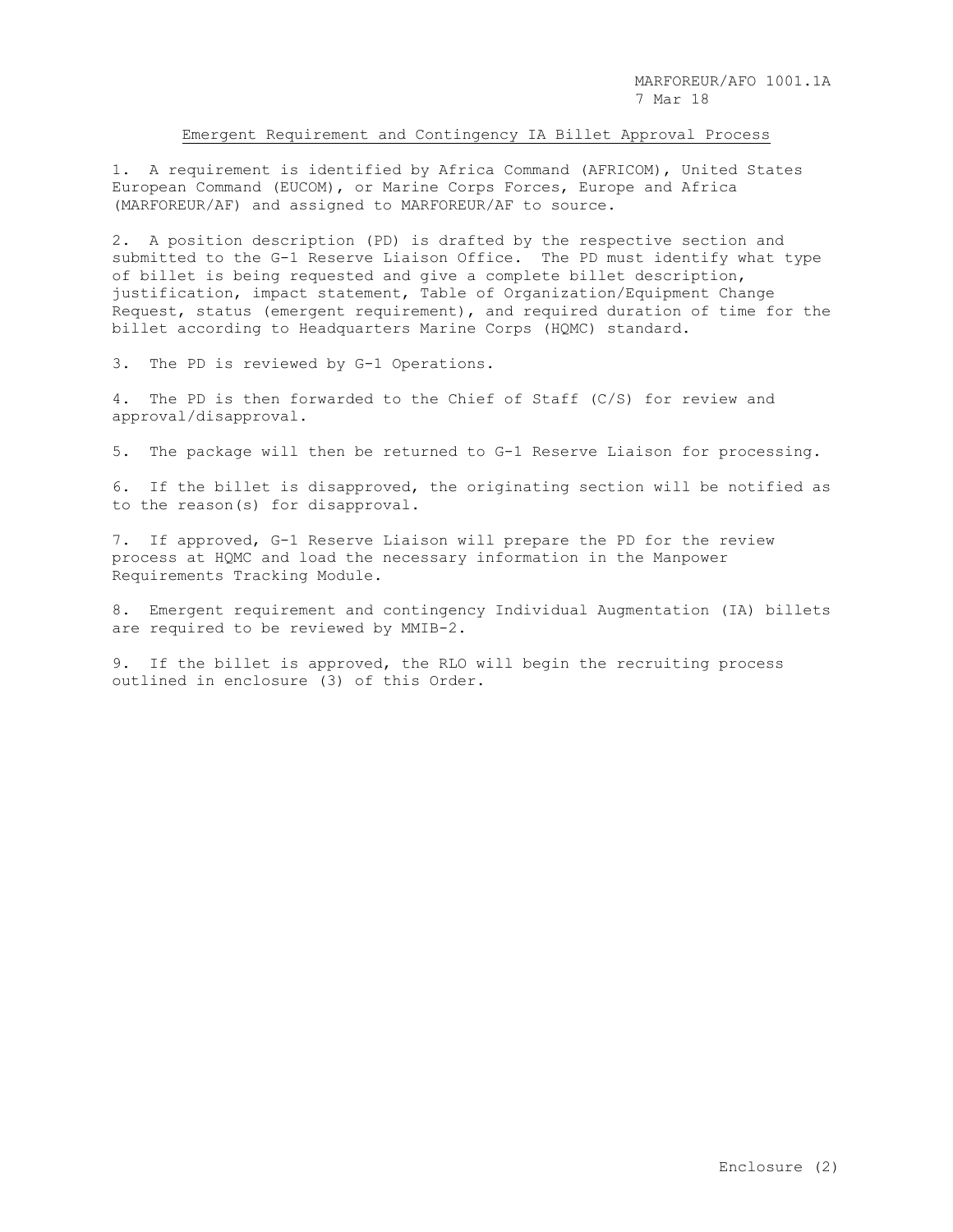### IMA Recruiting/Hiring Process

1. A billet is identified for manning (if currently manned, Marine Corps Forces, Europe and Africa (MARFOREUR/AF) will begin the hiring process six months from the current Marines' rotation date).

2. The Reserve Liaison Office(RLO) begins the recruiting process: advertise billet on Requirements Transition and Manpower Management System (RTAMMS) and Marine Forces Reserve Global Billet Listings websites, E-Mail Prior Service Recruiters, and administratively review Reserve Qualification Summaries (RQS), Master Brief Sheets (MBS), Basic Individual Records, and current promotion photos in order to find qualified candidates. RQSs, MBSs, and promotion photos are accepted at any time and are kept on file.

3. The RLO submits the billet application package to the appropriate staff division Assistant Chief of Staff for review.

4. The department head or designated staff division representative will screen the applicant as to his/her qualifications, conduct an interview with the applicant, and then select the best qualified applicant. Enclosure (8) of this Order is the IMA candidate interview sheet.

5. Upon approval by the department head, the candidate's package is routed for final approval to the appropriate staff division AC/S (officers) or senior enlisted (enlisted). The approval by the AC/S or senior enlisted is not delegable. Upon approval, the RLO will notify the Marine of selection. The status of the Marine, Individual Ready Reserve (IRR) or Selected Marine Corps Reserve (SMCR) will dictate the next course of action.

 a. IRR. The RLO will send the Marine to a Prior Service Recruiter who will submit the join package to Commanding General, Marine Forces Reserve (CG MARFORRES) (MCIRSA) via the RLO.

 b. SMCR/IMA. The SMCR/IMA Marine will send an inter-unit transfer request form his/her command via RTAMMS to be joined to the Individual Mobilization Augmentee (IMA) detachment. Typically, it will take 15-30 days before the Marine (IRR and SMCR) is joined to the IMA detachment.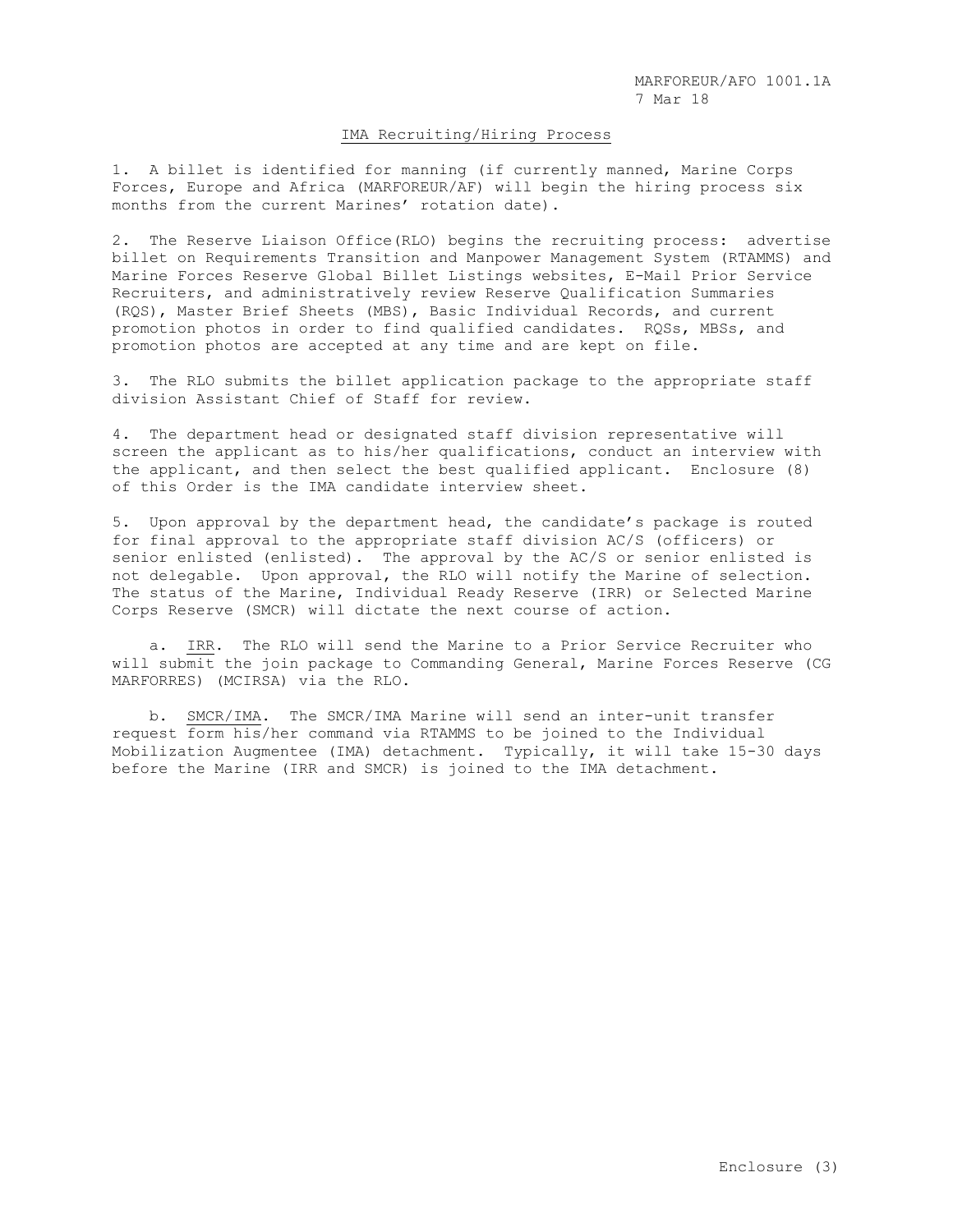### IMA/IA Hiring Process

1. An Individual Mobilization Augmentee (IMA) billet is identified for mobilization by Marine Corps Forces, Europe and Africa (MARFOREUR/AF).

2. The Reserve Liaison Office (RLO) confirms the availability of the billet for mobilization based on available Requirement Tracking Numbers (RTNs).

3. A position description (PD) is drafted by the staff division and submitted to the RLO. The PD must identify the IMA IA billet being requested and must give a complete description, justification, and impact statement, as well as the required duration of time for mobilization of the billet.

4. G-1 RLO will prepare the PD for Headquarters Marine Corps (HQMC) and load the necessary information in the Manpower Requirements Tracking Module and submit it to Manpower and Reserve Affairs (M&RA) (MMIB-2).

5. Qualified candidates are screened by the requesting Staff Division to ensure they are available for orders. They will screen the applicant's qualifications, conduct an interview with the applicant, and then endorse the package with the staff division hiring recommendation.

6. The Staff Division representative will review the billet application package with the requesting staff division AC/S (officers) or senior enlisted (enlisted) and approve/disapprove the Individual Ready Reserve or IMA Marine for mobilization to the approved Individual Augmentation billet. The staff division AC/S or senior enlisted approval is not delegable.

7. The RLO will review the package to include time in service requirements, medical, and basic training record requirements in order to meet Manpower Management Division (MMIB) requirements.

8. Depending on the Marine's Reserve status, the selected applicant will either drop to the Individual Ready Reserve, have a prior service recruiter submit a join package, return to their Selected Marine Corps Reserve/IMA command and request an inter-unit transfer to the MARFOREUR/AF IMA detachment, or drop to the IRR to be associate joined.

9. When the applicant is associated to the IMA detachment, G-1 RLO will submit the approved applicant's data to M&RA (MMIB-2).The applicant's data will be reviewed, and upon approval orders will be generated. This process takes 30-45 days. Once the orders are written, G-1 RLO will then supervise the mobilization of the Marine to MARFOREUR/AF.

10. If the billet is disapproved, the originating staff division will be notified as to the reason(s) for disapproval.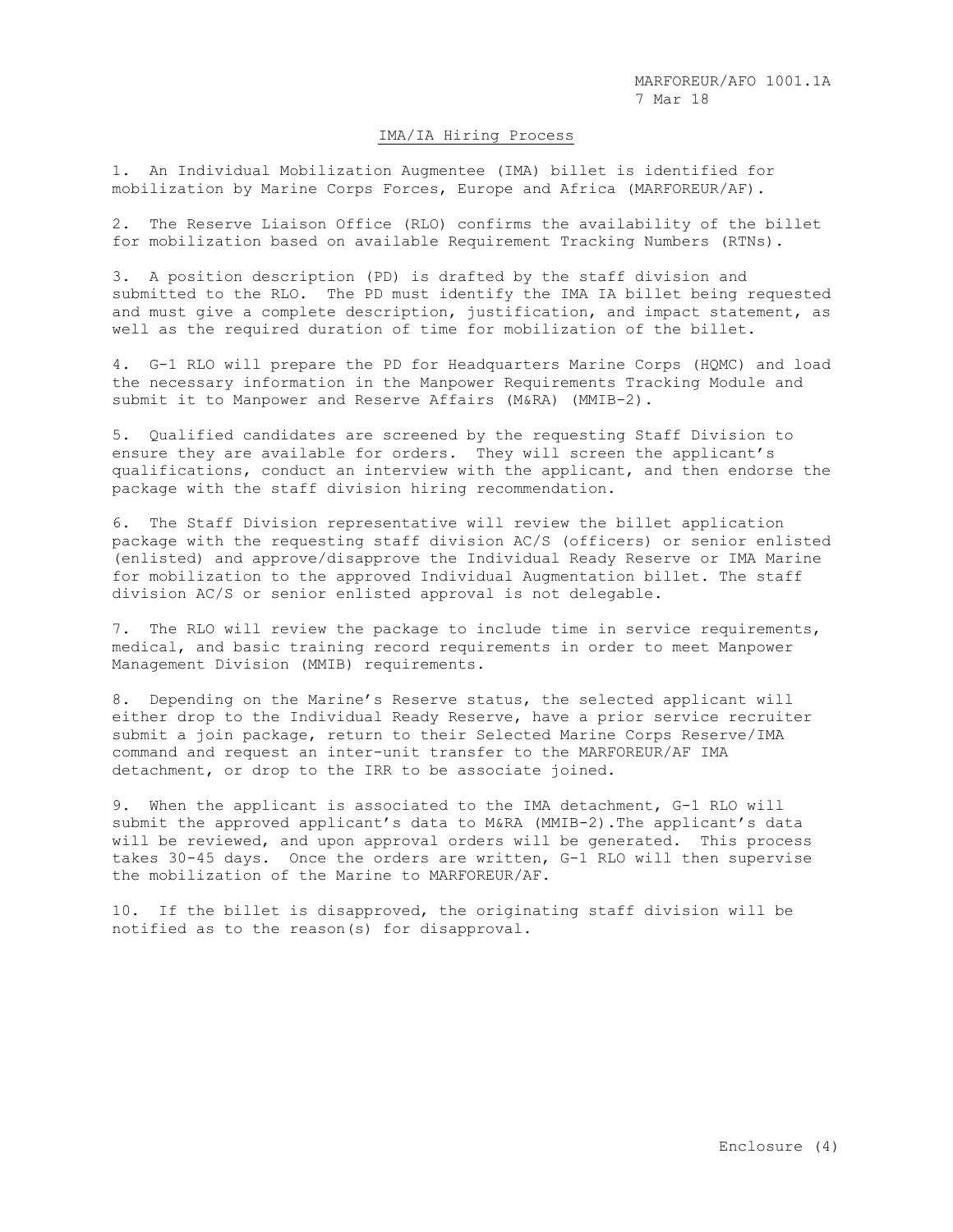#### ADOS Request Process

1. A requirement is identified by a staff division principal or the command. The requirement is presented during the Active Duty Operational Support (ADOS) budget allocation process 30 to 45 days prior to the annual ADOS conference at Reserve Affairs (RA) in Quantico, VA, via form NAVMC 11349.

2. The NAVMC 11349s are reviewed and approved by the Chief of Staff (C/S) before submission to RA (Coordination Branch).

3. The final ADOS budgets for all Marine Forces are determined at the annual ADOS conference.

4. Upon notification by RA of funds approval, the Reserve Liaison Office (RLO) will publish the information to the staff divisions.

5. If the approved funding amount does not meet the requirement, the staff divisions will prioritize their requirements prior to the new Fiscal Year ADOS Budget Outlook meeting.

6. The ADOS Budget Outlook meeting will be chaired by the RLO with the department heads, comptroller, and assistant chiefs of staff in attendance. The goal will be to match requirements with available resources.

7. Requirements that do not receive funding will be submitted during the mid-year review process.

8. Emergent (non-budgeted) requirements must be submitted from the staff divisions to the RLO for review and approval no later than 30 working days prior to the event/exercise.

9. For emergent requirements, the staff division will draft a letter justifying the request and submit an orders request form to the RLO.

10. The RLO will submit the requests along with any supporting documentation and budgetary information to the C/S for adjudication.

11. If the ADOS request is disapproved, the package will be returned to the originating staff division for re-write or notice of disapproval.

12. If the ADOS request is approved, the RLO will include the requirement in the approved ADOS budget for execution.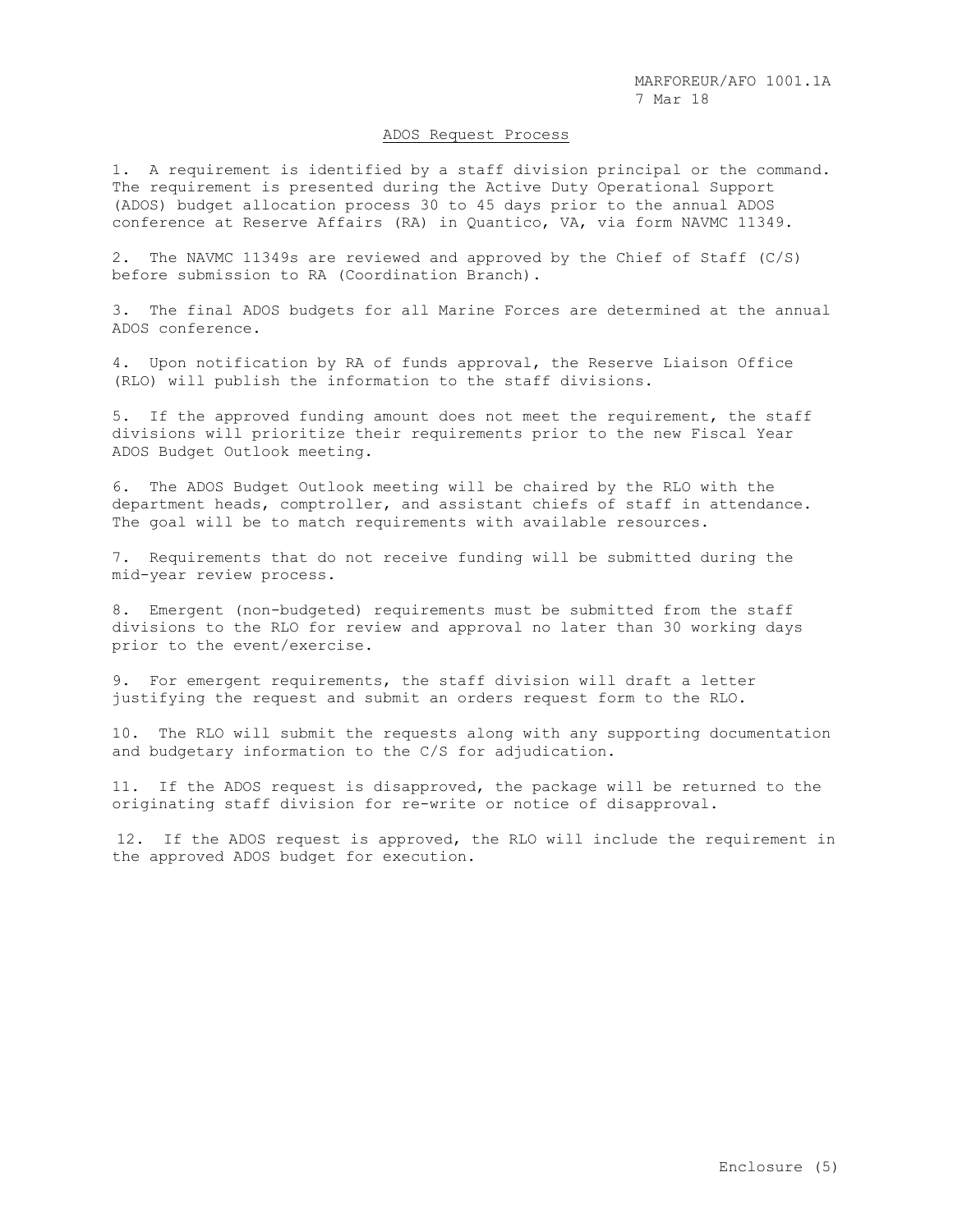### ADOS Screening Guidelines

In order to conserve limited Active Duty Operational Support (ADOS) funds, the Reserve Liaison Office (RLO) will screen Reserve Marines prior to issuing ADOS orders for the following:

1. The individual Marine will first use their 48 annual drills and Annual Training (AT) before the Marine is given ADOS orders IAW references (d), (g), and (i). If ADOS orders are requested without the Marine first fulfilling drills and AT, the section must provide justification for the use of ADOS instead of drills and AT, and create a plan to utilize remaining drills and AT during the FY.

2. For extended duration duties that can be associated with the Overseas Contingency Operations, the staff sections will request mobilization (mob) orders for Individual Mobilization Augmentee members instead of ADOS orders. A mobilization order request must be submitted to Manpower and Reserve Affairs (M&RA) (MMIB-2) in the Marine Corps Mobilization Processing System (MCMPS) to allow for a minimum of 45 days to process. Individual Ready Reserve Marines will be handled on a case-by-case basis.

3. Reserve Marines who have been on active duty (voluntarily) for three cumulative years out of a four-year consecutive period will be counted against active duty end strength. The three-in-four-year rule, located in reference (i), is a policy to prevent reserve Marines on ADOS-AC Military Personnel, Marine Corps or ADOS-CO orders from counting against active duty end strength. Therefore, if an ADOS candidate falls into the three-in-four year rule category, he/she is not to be issued ADOS or voluntary mobilization (ADOS-CO) orders.

4. Submission for Headquarters Marine Corps (HQMC) Reserve Affairs Manpower (RAM) Branch sanctuary waiver requests will be done prior to ADOS orders being submitted. Sanctuary is obtained when the Marine accrues 18 years of cumulative active service. HQMC will then put the Marine on active duty in order to reach 20 years of active service, thereby allowing the Marine to receive an active duty retirement. A sanctuary waiver is a policy prevention measure that identifies Marines who are getting close to sanctuary. Per references (a), (b), and (h), sanctuary waivers need to be submitted to M&RA RAM if the active duty orders (ADOS or mob orders) that the Marine is being considered for will cause the Marine to cross the 16th or 17th year of cumulative active service. This is also known as a 16-year waiver, a 17-year waiver, or a High Active Duty Time (HADT) waiver. For ADOS-specific orders, these waiver requests will be submitted via Administrative Action form, signed by the individual Marine, and endorsed via the chain of command to the Commandant of the Marine Corps RAC, via the Commander MARFOREUR/AF RLO and the appropriate department head. Once approved by HQMC RAC, the ADOS orders can be fund-approved in the Marine Reserve Order Writing System.

5. Appropriate travel days are reflected in the ADOS orders.

6. A standard paragraph regarding utilization of accrued leave is incorporated into the orders. This prevents the Marine from asking for another set of ADOS orders after the first set for the sole purpose of exhausting accrued leave.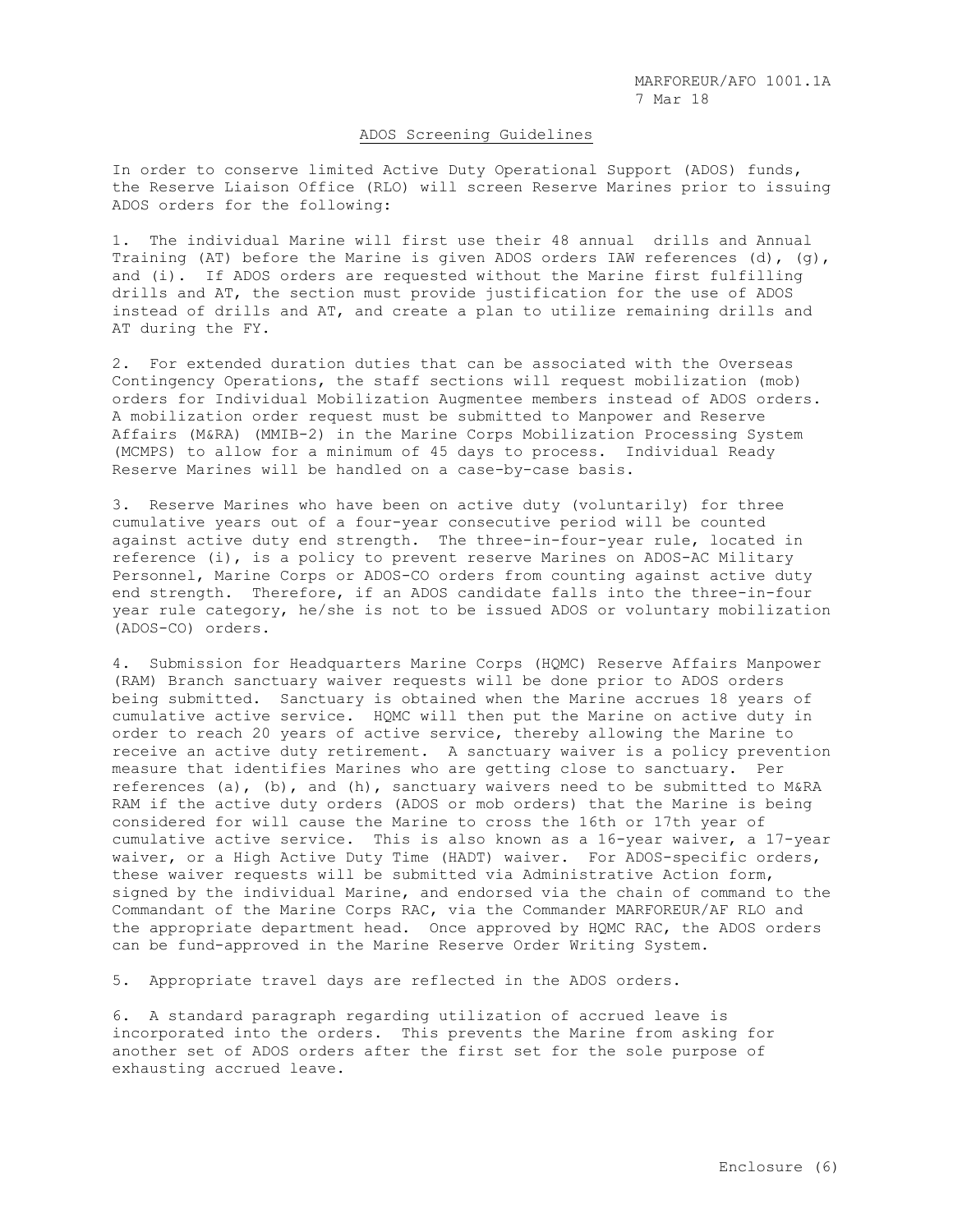7. Per reference (b), ADOS orders of 179 days or less rate per diem and Basic Allowance for Housing, while ADOS orders of 180 days or greater do not rate per diem, but are considered a Permanent Change of Station move, regardless of whether the individual moves (via Transportation Management Office) their household belongings (minus the vehicle) to the duty site. Requests for ADOS of 180 days or more will be considered on a case-by-case basis and require C/S approval.

8. The Marine must ensure that a current Preventative Health Assessment, Human Immunodeficiency Virus, Career Retirement Credit Report, Primary Residence, and Civilian Employment Information are up to date, per reference (b) and (d), as well as the member's primary resident address is accurately reflected in Marine Corps Total Force System before ADOS orders are approved.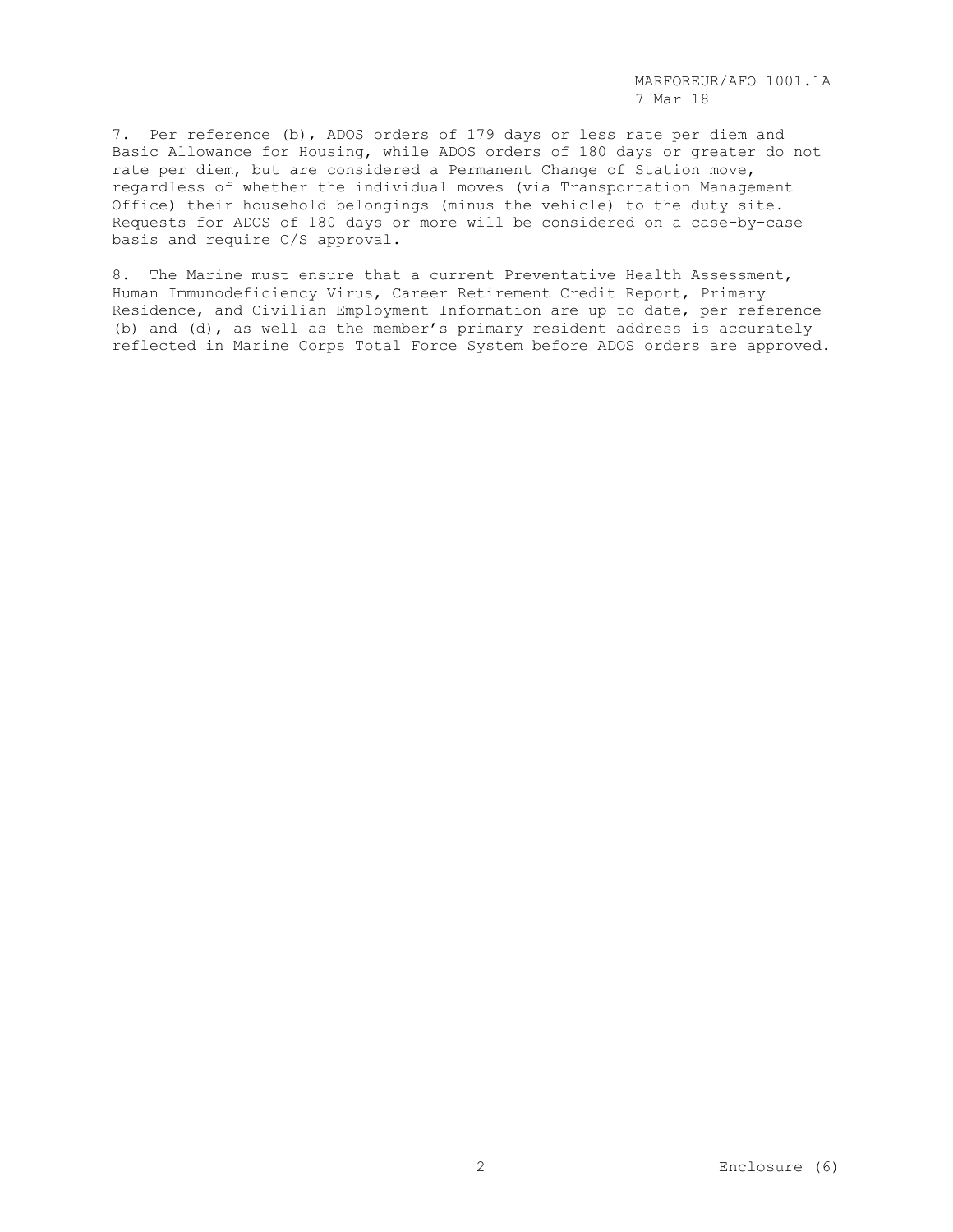#### IMA Candidate Interview Sheet

Please complete and E-Mail to RLO at rlo@usmc.mil.

If you have any questions, you may E-Mail or call MARFOREUR/AF RLO at DSN: (314) 431-3611 or commercial: 011 (49) 703 115 3611.

## **Please do not leave any answers blank, as this may delay your application process.**

1. Full Name and current Reserve End of Current Contract

2. If you do not have at least one full year before your End of Current Contract, would you be willing to extend? \_\_\_\_\_\_\_\_\_\_

3. Have you applied for other Active Duty Orders?

4. Have you been mobilized? The so, how long were you on orders? What is your total number of active duty retirement points? \_\_\_\_\_\_\_\_\_\_ What is your mandatory removal date (officers only)? \_\_\_\_\_\_\_\_\_\_

5. Are you currently an obligore in a Selected Marine Corps unit or Individual Mobilization Augmentee Detachment?

6. If attached to a Reserve unit, what is your current unit, and who is the point of contact (Rank/ Name/Phone #) for your section?

7. You will be required to maintain all uniforms. Do you have a serviceable set of the required uniforms to include Dress Blue "A"?

8. What is your current height and weight?

9. Have you been screened by medical staff for overseas duties? \_\_\_\_\_\_\_\_\_\_\_\_\_\_\_\_ If so, are you medically qualified to perform duties overseas?

10. Are you married, and do you have dependents?

11. If you answered yes to number 10, do you understand that your dependents may not accompany you on (unaccompanied) mobilization orders? \_\_\_\_\_\_\_\_\_\_ Do you have a family care plan?

12. Do you have any family members in the Exceptional Family Member Program?

13. What billet are you requesting? \_\_\_\_\_\_\_\_\_

14. If you are not selected for the billet you are requesting, are you willing to accept another billet?

15. What date will you be available for orders?

16. Do you have a security clearance? \_\_\_\_\_\_\_\_\_\_ If so, what level? If not, are there any legal issues that would interfere with obtaining one? \_\_\_\_\_\_\_\_\_\_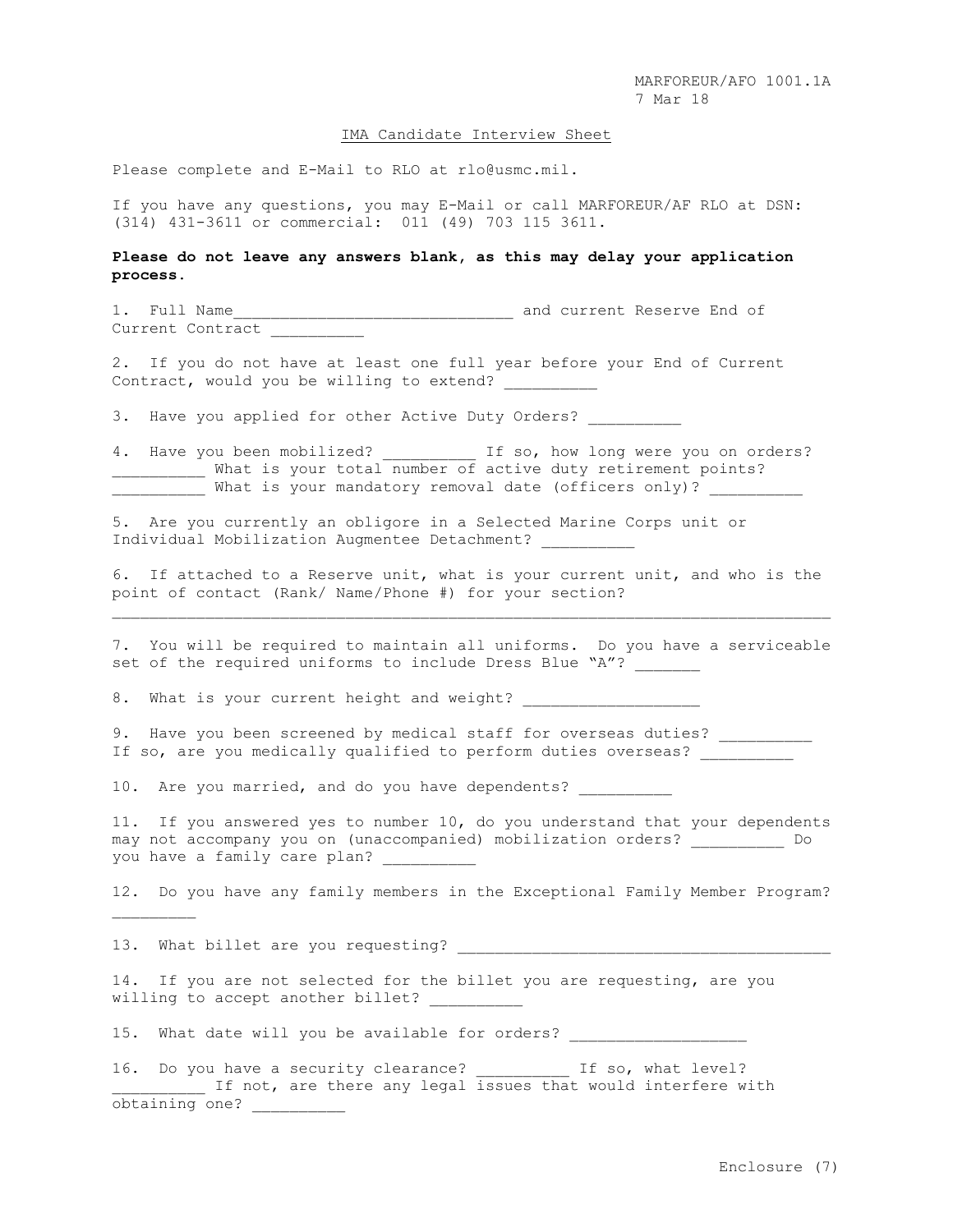Additional comments: